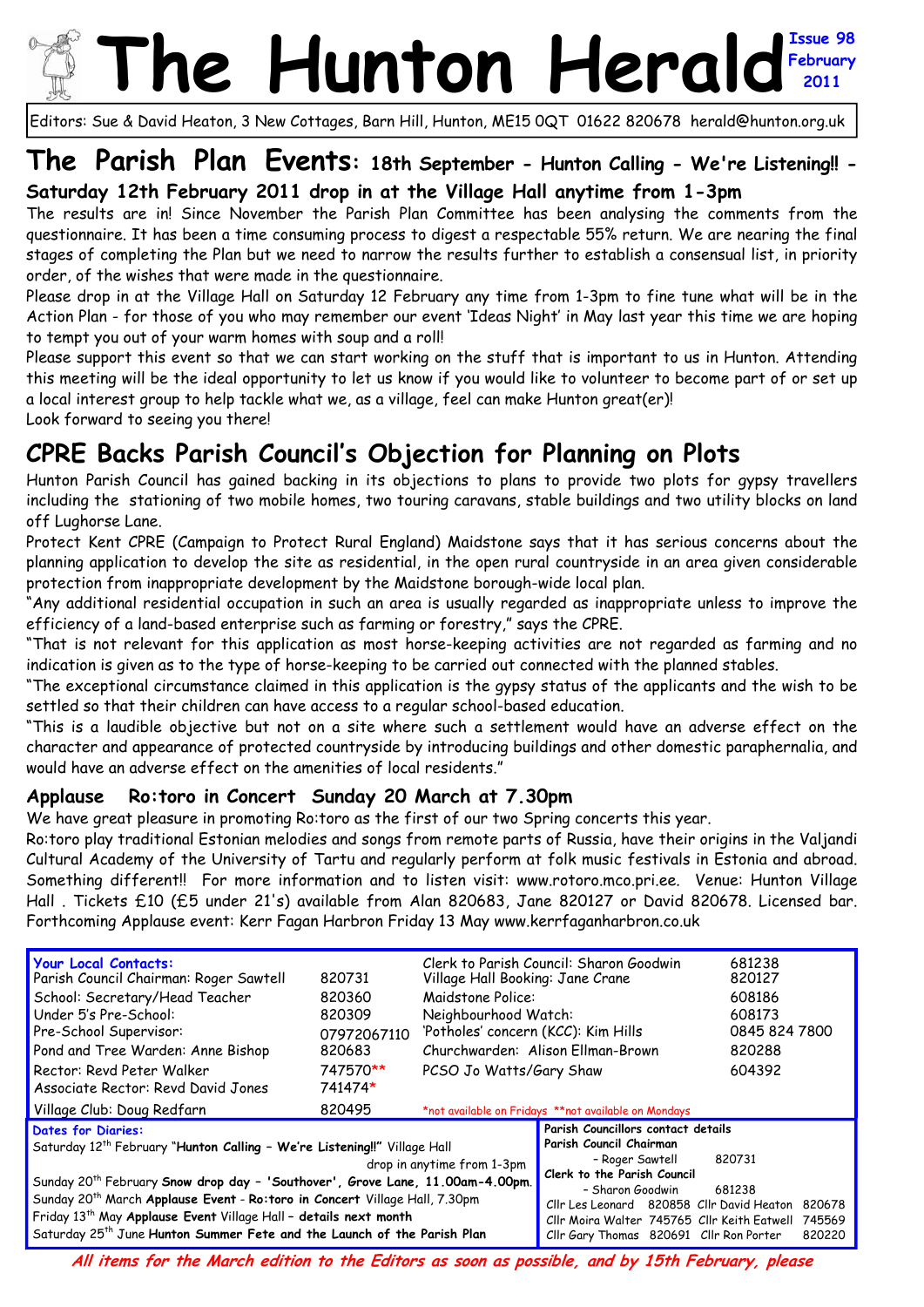#### Hi All

Well 2011 has been with us one month, and the increase in VAT, petrol prices, rail fares have had time to bite. We are promised a time of real austerity and cutbacks and as I hear and read in the media outbursts are many, with interest groups pleading their case not to have to bear the brunt of the cuts.

Over recent weeks the word 'fair' has been used to justify changes to the way things are financed. The increase in VAT is said to be 'fair' because it affects everyone. True but not equally. Tuition fees are 'fair' because people with degrees earn more than people without but do they? And so it goes on. Cuts in library services in one county are set against spending on children's services. Road repairs are set against care for the elderly. Each group feels they are a special case. We look at how 'cuts' affect us and we shout loud and clear if we feel the pinch.

In early December I was invited to a consultative meeting attended by six officers and five members of the Maidstone Borough Council to discuss possible reductions/savings in expenditure by the Borough Council to take effect over the next three years. I had been invited as chairman of Churches Together in Maidstone and three other interest groups had accepted the invitation. Although a public meeting only one member of the public attended. We were asked where we would like to see savings in the Council's budget. Little progress was made as any suggestions made were unacceptable to others present.

The debate started me thinking firstly about 'fairness' in a world that is obviously not 'fair' and never has been since God created this world and mankind thought they could do a better job.. What is 'fair' to one person is unfair to 'another'. So then my thinking turned to the values that I as a Christian might adopt. The meaning of Joy – putting Jesus first, others second and ourselves last comes to mind. The summary of the Ten Commandments direct us 'Our Lord Jesus Christ said, 'You shall love your God with all your heart, with all your soul, with all your mind and with all your strength.......love your neighbour as yourself'. Perhaps if we all applied that Commandment to the cuts/savings as they come along then, whilst we might not all agree, at least we may be generous in accepting what needs to be done.

To be honest I haven't reached a conclusion and maybe I need others to point me in the right direction. Everything I think of seems pious and not particularly practicable. But what I do think is important is that we enter into debating the ideas as they are made and recognise that people who are in authority and we ask to make decisions have sometimes to make difficult decisions.

What could you change in your personal life to make a difference or better still how could you improve the lives of those around you?

David

# **Roland (Roly) Day**

It was with great sadness that many learned of the death of Roland Day on the  $4<sup>th</sup>$  January. It was not unexpected as he was nearly 96 years old.

Not many people were as well known, admired and held in such affection as Roland and that was reflected in the number of people that attended his funeral at St. Mary's on the 12<sup>th</sup> January. Over 210 mourners were there to celebrate his life and to join with his widow Brenda and their family including children Robert, Simon and Diana and grandchildren. The Internment was accompanied by a bugler from his old Regiment "The Rough Riders" part of the City of London Yeomanry. It was a most fitting and appropriate end to the service that had been conducted so well by Rev. Peter Walker who had become a friend of the family over recent years.

Roland had asked me a while ago if I would say a few words at his funeral. I was privileged to do so. It gave me the chance to remind all there of what he had achieved over so many years. A farmer who farmed a variety of crops and ran sheep for nearly 50 years at Elphicks Farm. A soldier who was awarded six campaign medals for his service during the duration of WWII, Chair of West Farleigh Sports Club, a Hunton Parish Councillor for 32 years of which he chaired the Council for 23 years, loved cricket and tennis and had played regularly for West Farleigh, had hunted with the Mid Kent Staghounds, had enjoyed Point to Point, rode several winners and had great success as a horseman under the National Hunt Rules. He and Brenda played Bowls for Hunton Bowls Club for many years.

He had joined as a young man The Loyal Tickle Back, Jack Sparrow, Rat and Mole Club and at the end of each AGM of that Club the evening closed with Roland performing one of his songs from his considerable repertoire. Many of you will recall him performing at the Hunton Village Annual Harvest Lunch and he continued to do that well into his 80's. It was so fitting that Clive Baxter was able to perform, as a tribute to Roland, in the Village Hall the song that Roland did so well and that was Flanagan's Band.

He has left us now. No more will we see a stream of traffic stuck behind a green VW pickup travelling at 15mph and parking where it stops, no more cones warning all of us of potholes that never get repaired, pubs can now open a few minutes late if they like and put their half pint glasses away and the yellow lines outside Coral's in Tovil can be restored.

Many lives and the community have been so enriched by Roland and what he has done. He will be missed by so many. A great character that I doubt we will ever see the likes of again. Ron L Porter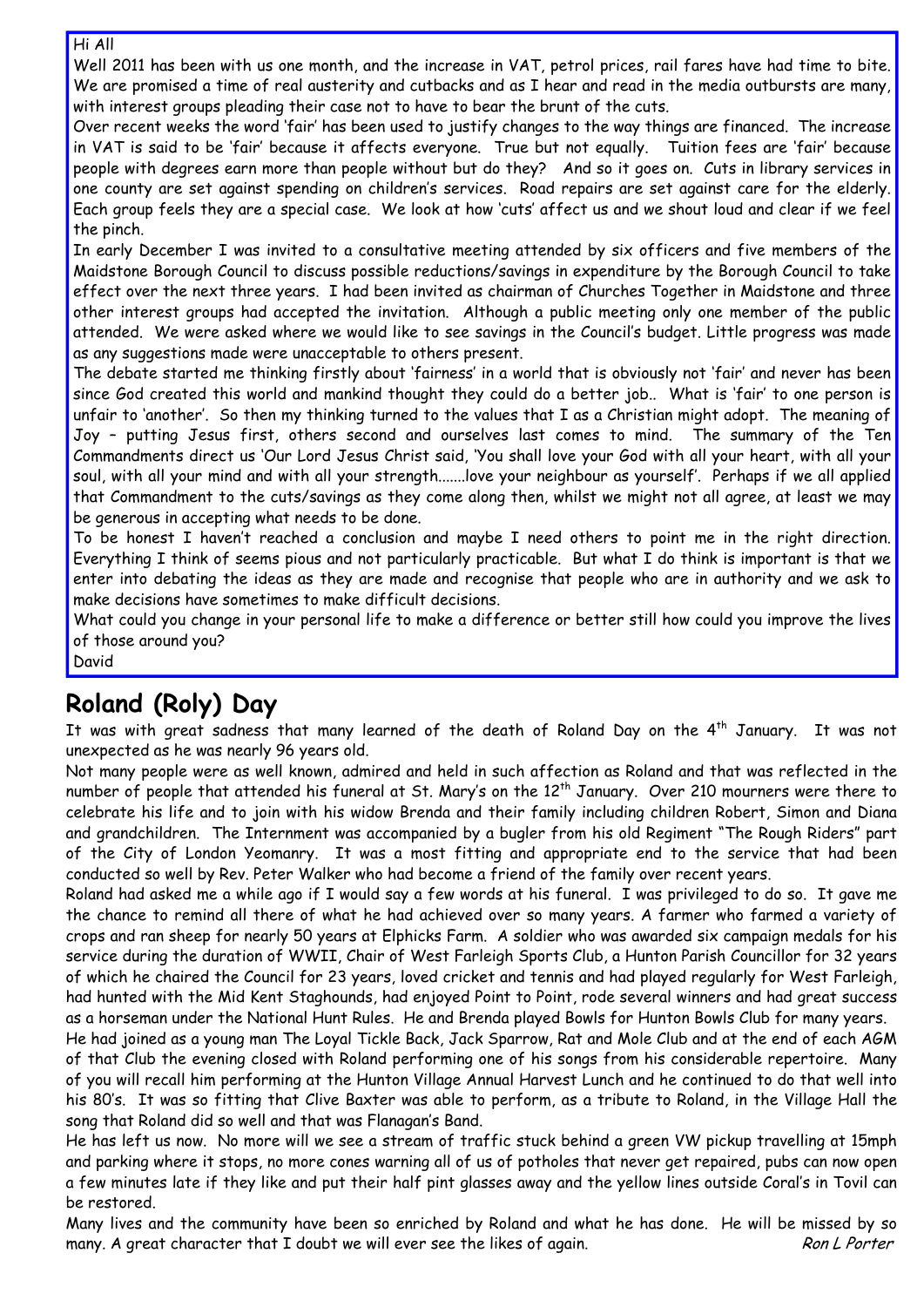## **Hunton Club Book Group January Book Review**

#### OPEN by ANDRE AGASSI

He is one of the most gifted men ever to step onto a tennis court but from an early age Andre Agassi hated the game. Forced, as a 7 year old, to practice all day under the obsessive gaze of his violent father, hitting hundreds of balls a day, Agassi tells his story of a life balanced precariously between self destruction and perfectionism.

At 13 he is banished to a Florida tennis camp that feels like a prison to him. He rebels and at 16 turns professional. Despite his raw talent and lightening fast returns he struggles early on as he loses to the world's best and we learn of his confusion as he starts to win, shocking the world, and himself, as he wins the 1992 Wimbledon Championship.

In clear prose Agassi evokes his loyal brother, his wise coach and his gentle trainer, all the people who helped him regain his balance and find love with Stefanie Graf.

Our group had very mixed responses and opinions about this autobiography. Overall it was thought that Agassi is terribly self-possessed, a whinger and should have sought counselling. We all felt sorry for the little boy suffering at the hands of his violent father and the disturbed adolescent he became because of his treatment. However, we couldn't understand that although he continually stated he hated tennis he continued to play. We also thought hearing more about the school he founded for deprived children in his home town of Las Vegas and still supports would have been interesting. Our score reflects our mixed opinions and we awarded this book 5/10. Our book for February about life in North Korea is Nothing to Envy by Barbara Demick. Tricia Nichols

## **School News Topics from space travel to longships**

The Reception class are going to be exploring space and space travel, the stars, the moon and planets. Whilst Lower school are learning about the life of the artist Vincent Van Gogh and musician Stevie Wonder in their topic on Famous People. They will be investigating some of Van Gogh's painting techniques and trying them out in Art and Design.

This term Middle School's topic is Vikings and Saxons. They will be researching early Saxon settlers, Viking invaders and their settlements using various resources. They will be creating and using maps in and exploring the role of an archaeologist. Middle school will also be learning about Saxon tools, techniques and buildings to create their own Saxon settlement and investigating Viking art and crafts and researching the construction of longships. Upper School are learning about life for children in Victorian Britain and studying the different jobs that children were forced to do, in particular studying extracts from Oliver Twist.

| Temenos Chamber Choir Concert                | $\left \right $ PCSO Jo Watts will spend 3 months on the                                                          |
|----------------------------------------------|-------------------------------------------------------------------------------------------------------------------|
| Tickets £7 including drink and nibbles       | Sunday 27 <sup>th</sup> March 7.30pm St Peter & St Paul, Yalding   Isle of Sheppey CSO Jo Watts has been selected |
| T: 01622 814267 Email: gambleproject@aol.com | for an attachment on the Isle of Sheppey as a PCSO                                                                |
| and available on the door                    | Supervisor until the end of March 2011. Jo will start                                                             |
| English sacred music in a time of change     | this attachment in early January and PCSO Richard                                                                 |
| With Roger Evernden - Harpsichord            | Chainey will cover Jo's areas for this period.                                                                    |

### **Get Out and About in February**

**Snowdrops in Hunton** on **Sunday 20th February**

One of the most charming harbingers of spring are the snowdrops.

There are widely different kinds of snowdrops and many of them can be seen in the 1 1/2 acre garden at **'Southover', Grove Lane, Hunton**, open between **11.00am-4.00pm**.

Simultaneously the Friends of St Mary's Church, Hunton will be welcoming snowdrop visitors to the old churchyard which has a wealth of snowdrops in a charming setting.

Refreshments and snowdrop sales. Entry to Southover £3.50 (children free). Entry to churchyard free to all

### **Out and Out Ivy in trees, to be or not to be?**

With all the leaves off the trees it is easy to see where ivy is climbing up in search of more light. Whether it is snaking its bright green stems up the trunk or covering the whole bole in fluttering butterfly leaves, ivy is attractive and a good shelter for wildlife, but is it good for the trees?

Whilst the ivy remains on the trunk, it does little harm to the tree using it only for support in its climb towards the sky. Once it spreads into the crown of the tree it will start to block light from the dormant buds on the smaller branches. Also the evergreen ivy leaves will act like a sail in the wind putting strain on the roots of the tree. It is best to control ivy before it reaches this crown smothering stage. Cut through some or all or the ivy stems at the base of the tree and strip the ivy or leave it to die off for later stripping. The ivy will regrow from the roots so the task will have to be repeated every few years. Winter is a good time to do this when the extent of the ivy's growth is in clear contrast to the unclothed trees. Christine McSweeney